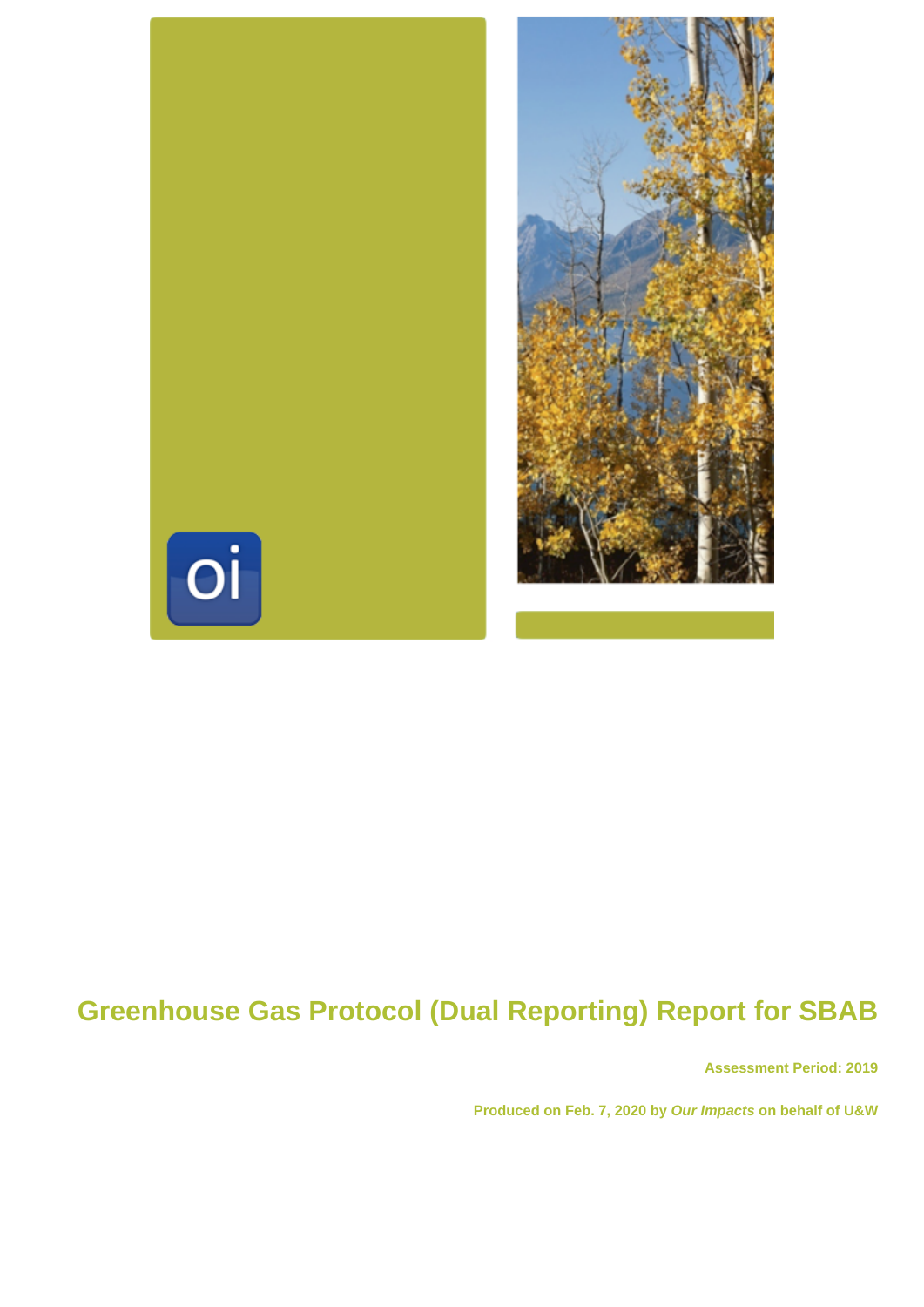## **Assessment Details**

#### **Consolidation Approach**

Operational Control

#### **Organisational Boundaries**

Operations of SBAB

#### **Included**

- SBAB
- Göteborg
- Karlstad
- Malmö
- Stockholm
- Booli

#### **Operational Boundary**

- Air travel
- Bus and coach
- Cars
- Copy Paper
- District cooling
- District heating
- Electricity
- Employee owned cars (unknown fuel)
- Hotel night stays
- IT Equipment
- Incinerated waste
- Rail (train, tram, light rail, underground)
- Recycled waste
- Taxi
- Walk & Bike
- Water supply

#### **Quality Assurance Assessor**

• Johan Solberg - johan.solberg@uandwe.se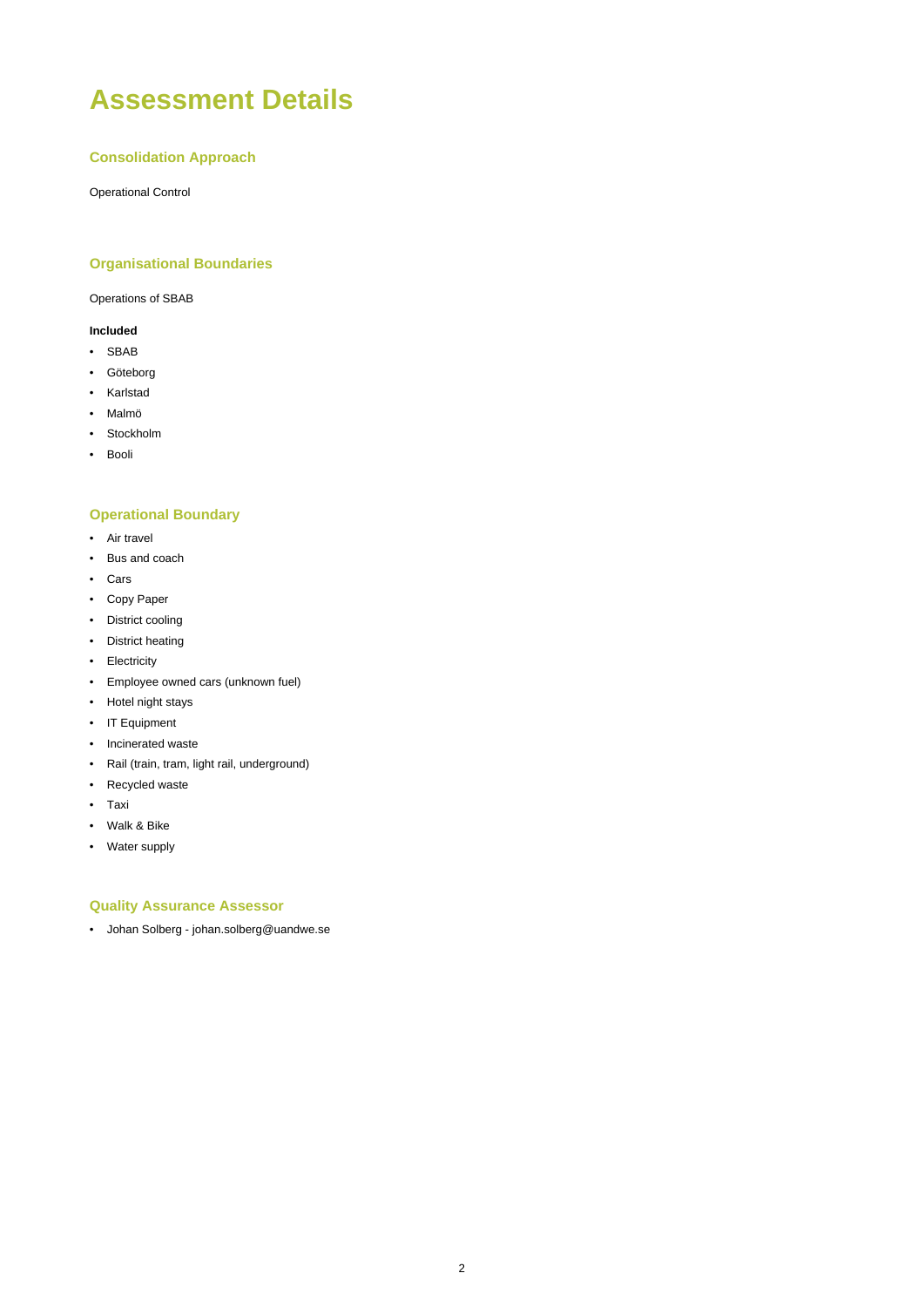### **Table of Contents**

| Introduction                  | 4              |
|-------------------------------|----------------|
| Data Quality and Availability | 5              |
| Assessment Summary for SBAB   | $\overline{7}$ |
| <b>Detailed Results</b>       | 10             |
| Location-Based methodology    | 10             |
| Market-Based methodology      | 11             |
| Summary by Company Unit       | 14             |
| Location-Based methodology    | 14             |
| Market-Based methodology      | 15             |
| <b>Annual Activity Data</b>   | 16             |
| References                    | 18             |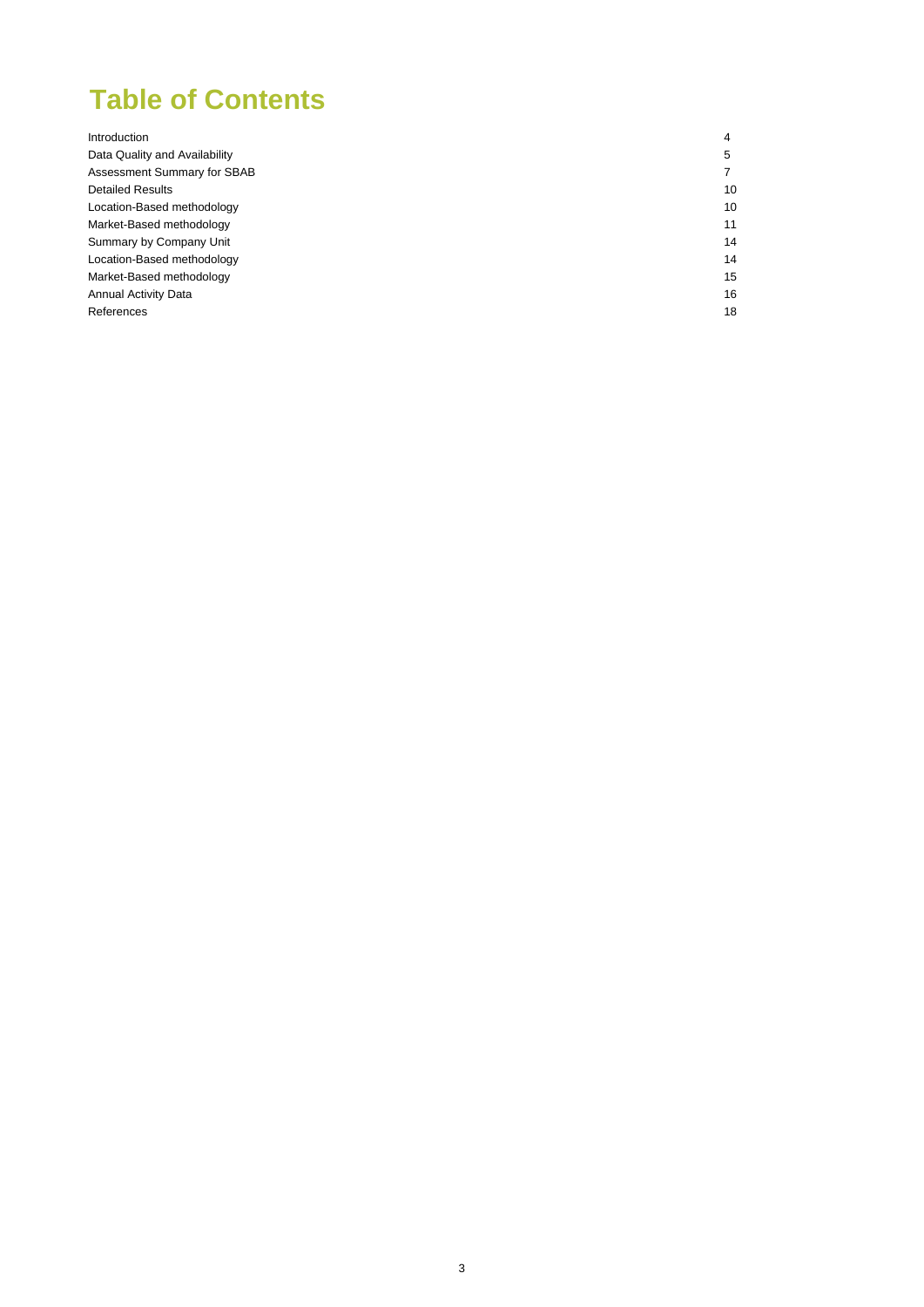### **Introduction**

A greenhouse gas (GHG) emissions assessment quantifies the total greenhouse gases produced directly and indirectly from a business or organisation's activities. Also known as a carbon footprint, it is an essential tool, providing your business with a basis for understanding and managing its climate change impacts.

A GHG assessment quantifies all seven Kyoto greenhouse gases where applicable and is measured in units of carbon dioxide equivalence, or CO<sub>2</sub>e<sup>1</sup>. The seven Kyoto gases are carbon dioxide (CO<sub>2</sub>), methane (CH<sub>4</sub>), nitrous oxide (N<sub>2</sub>O), hydrofluorocarbons (HFCs), nitrogen trifluoride (NF<sub>3</sub>), sulphur hexafluoride (SF<sub>6</sub>) and perfluorocarbons (PFCs). The global warming potential (GWP) of each gas is illustrated in the Table 1.

#### **Table 1. GWP of Kyoto Gases (IPCC 2007)**

| <b>Greenhouse Gas</b>                   | <b>GWP</b>     |
|-----------------------------------------|----------------|
| Carbon dioxide (CO <sub>2</sub> )       | 1              |
| Methane $(CH_A)$                        | 25             |
| Nitrous oxide $(N, O)$                  | 298            |
| Hydrofluorocarbons (HFCs)               | 124 - 14.800   |
| Perfluorocarbons (PFCs)                 | 7,390 - 12,200 |
| Nitrogen trifluoride (NF <sub>3</sub> ) | 17,200         |
| Sulphur hexafluoride $(SF_{\kappa})$    | 22,800         |

This assessment has been carried out in accordance with the World Business Council for Sustainable Development and World Resources Institute's (WBCSD/WRI) Greenhouse Gas Protocol; a Corporate Accounting and Reporting Standard, including the GHG Protocol Scope 2 Guidance. This protocol is considered current best practice for corporate or organisational greenhouse gas emissions reporting. GHG emissions have been reported by the three WBCSD/WRI Scopes.

Scope 1 includes direct GHG emissions from sources that are owned or controlled by the company such as natural gas combustion and company owned vehicles.

Scope 2 accounts for GHG emissions from the generation of purchased electricity, heat and steam generated off-site. As the subject of this assessment operates in markets which offer contractual instruments with product or supplier-specific data, scope 2 emissions are reported using both the location-based method and the market-based method. The location-based method applies average emission factors that correspond to the grid where consumption occurs, whereas the market-based method applies emission factors that correspond to energy purchased (or not purchased) through contractual instruments. Contractual instruments include energy attribute certificates, direct energy contracts, and supplier specific emission rates. The subject of this assessment has ensured that any contractual instruments used in the market-based method have met the Scope 2 Quality Criteria, as defined in the Guidance. Where contractual instruments do not meet the Quality Criteria, or where contractual instruments were not purchased, market-based scope 2 emissions have been calculated using residual mix emission factors. Where residual mix emission factors are not available, market-based scope 2 emissions have been calculated using default location grid-average emission factors, per the Protocol hierarchy. This may result in double counting between electricity consumers, as an adjusted emission factor taking into account voluntary purchases of electricity with specific attributes was not available.

Scope 3 includes all other indirect emissions such as waste disposal, business travel and staff commuting. Reporting of these activities is optional under the WBCSD/WRI GHG Protocol, but as they can contribute a significant portion of overall emissions Ecometrica recommends they are reported where applicable.

A GHG assessment is an essential tool in the process of monitoring and reducing an organisation's climate change impact as it allows reduction targets to be set and action plans formulated. GHG assessment results can also allow organisations to be transparent about their climate change impacts through reporting of GHG emissions to customers, shareholders, employees and other stakeholders. Regular assessments allow clients to track their progress in achieving reductions over time and provide evidence to support green claims in external marketing initiatives such as product labelling or CSR reporting. Ecometrica GHG assessments are designed to be transparent, consistent and repeatable over time.

 $^1$  Carbon dioxide equivalent or CO<sub>2</sub>e is a term for describing different greenhouse gases in a common unit. For any quantity and type of greenhouse gas, CO<sub>2</sub>e signifies the amount of CO<sub>2</sub> which would have the equivalent global warming impact.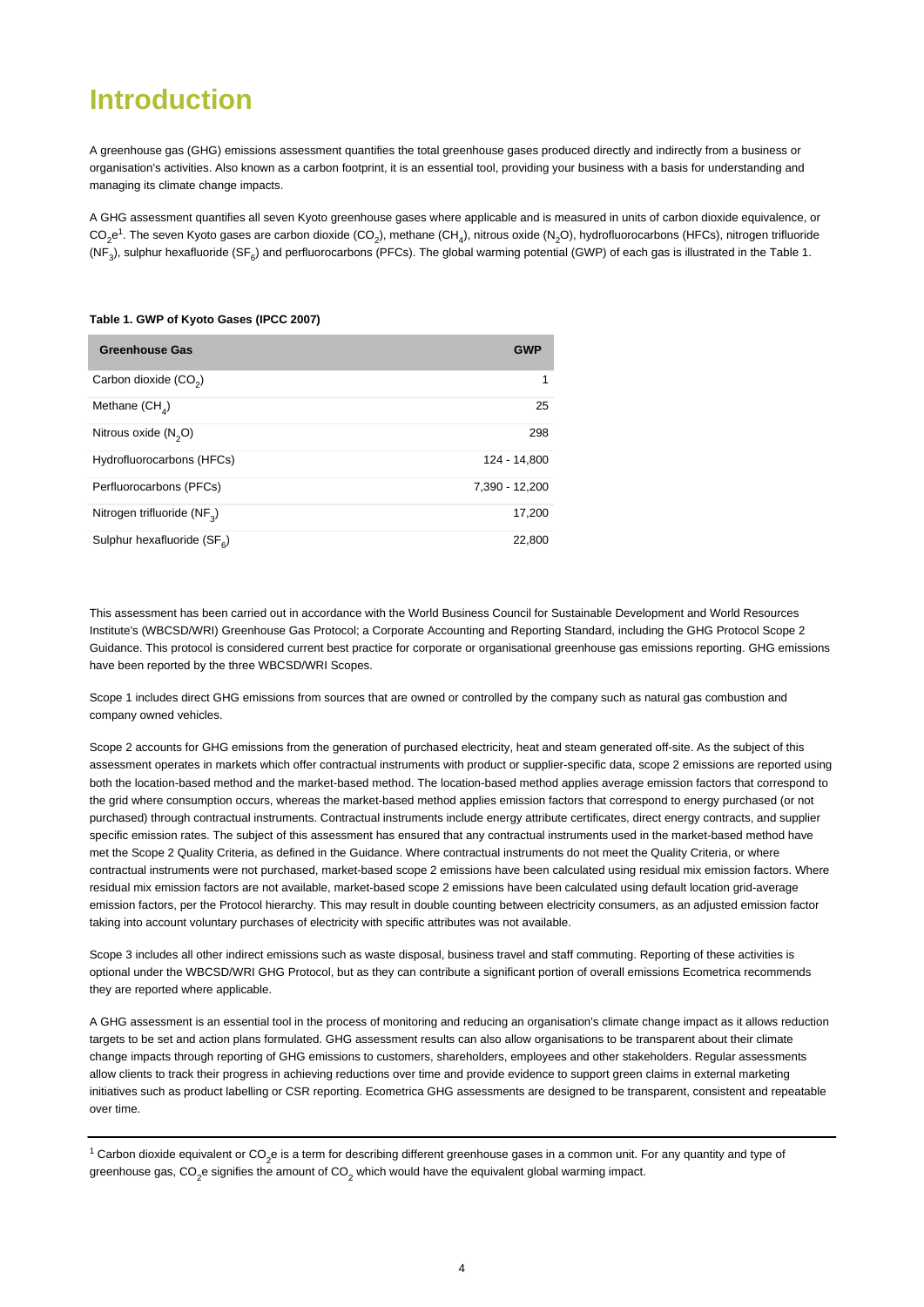## **Data Quality and Availability**

In order to provide the most accurate estimate of an organisation's GHG emissions, primary (actual) data should be used where it is available, up to date and geographically relevant. Secondary data in the form of estimates, extrapolations and industry averages may be used when primary data is not available. Table 2 details the quality of data submitted for this assessment with the key assumptions used stated below.

#### **Data Quality Overview**



| <b>Location-based</b>    |                         |     |  |  |
|--------------------------|-------------------------|-----|--|--|
| <b>Accuracy Overview</b> | tCO <sub>2</sub> e/year | %   |  |  |
| Actual                   | 525                     | 100 |  |  |
| Total                    | 525                     | 100 |  |  |



| Market-based             |                         |     |  |  |
|--------------------------|-------------------------|-----|--|--|
| <b>Accuracy Overview</b> | tCO <sub>2</sub> e/year | %   |  |  |
| Actual                   | 589                     | 100 |  |  |
| Total                    | 589                     | 100 |  |  |

#### **Table 2. Data Quality and Availability**

| <b>Source of emissions</b>                  | Data quality |
|---------------------------------------------|--------------|
| Premises                                    |              |
| District cooling                            | Actual       |
| District heating                            | Actual       |
| Electricity                                 | Actual       |
| Incinerated waste                           | Actual       |
| Recycled waste                              | Actual       |
| Water supply                                | Actual       |
| Company owned vehicles                      |              |
| Cars                                        | Actual       |
| <b>Business Travel</b>                      |              |
| Air travel                                  | Actual       |
| Employee owned cars (unknown fuel)          | Actual       |
| Hotel night stays                           | Actual       |
| Rail (train, tram, light rail, underground) | Actual       |
| Taxi                                        | Actual       |
| Commuting                                   |              |
| Bus and coach                               | Actual       |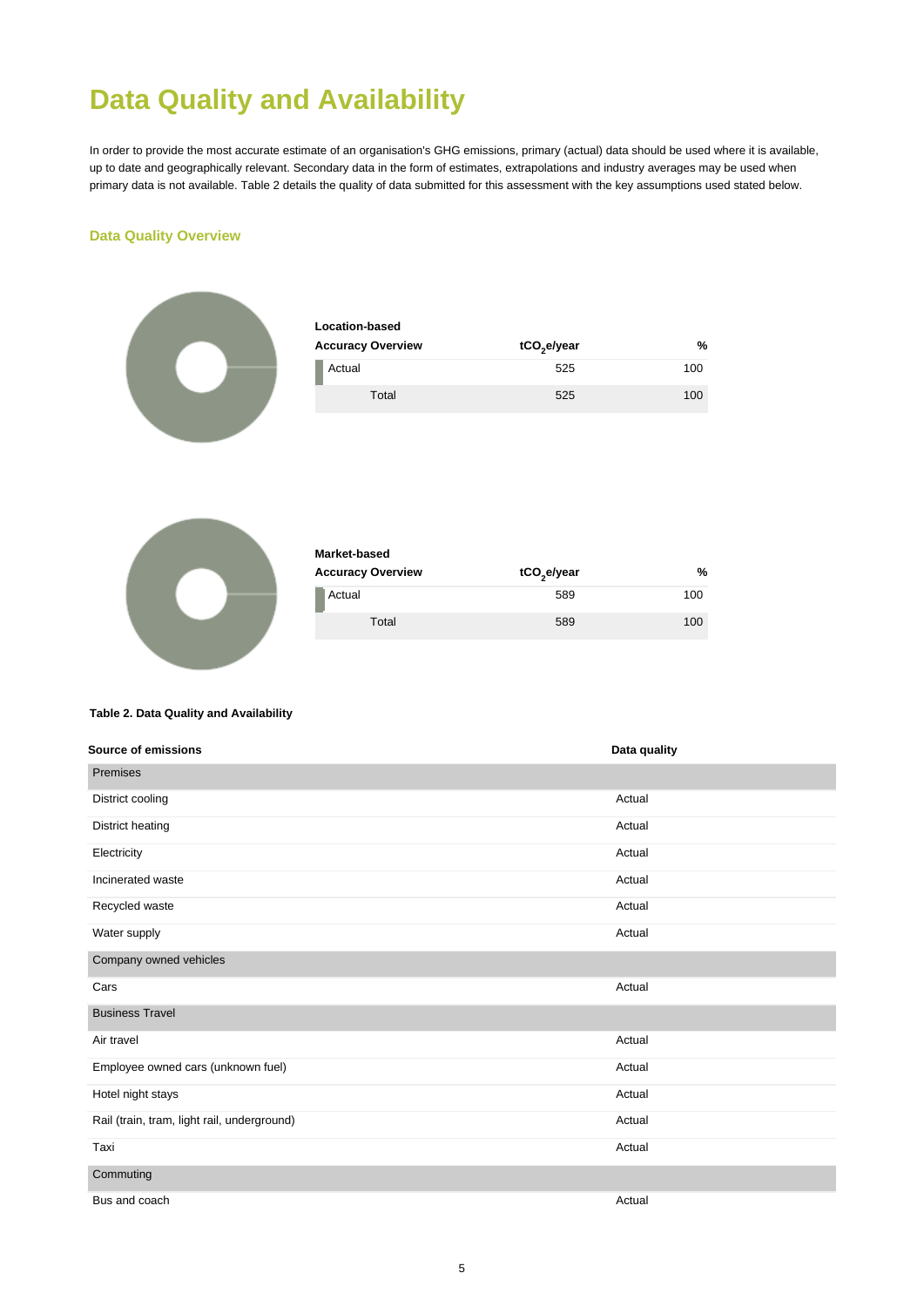| Cars                                        | Actual |
|---------------------------------------------|--------|
| Rail (train, tram, light rail, underground) | Actual |
| Walk & Bike                                 | Actual |
| Office supply                               |        |
| Copy Paper                                  | Actual |
| <b>Hosted servers</b>                       |        |
| Electricity                                 | Actual |
| Products                                    |        |
| <b>IT Equipment</b>                         | Actual |
| Company Owned Vehicles - Operations         |        |
| Cars                                        | N/A    |
| Waste                                       |        |
| Incinerated waste                           | N/A    |
| Recycled waste                              | N/A    |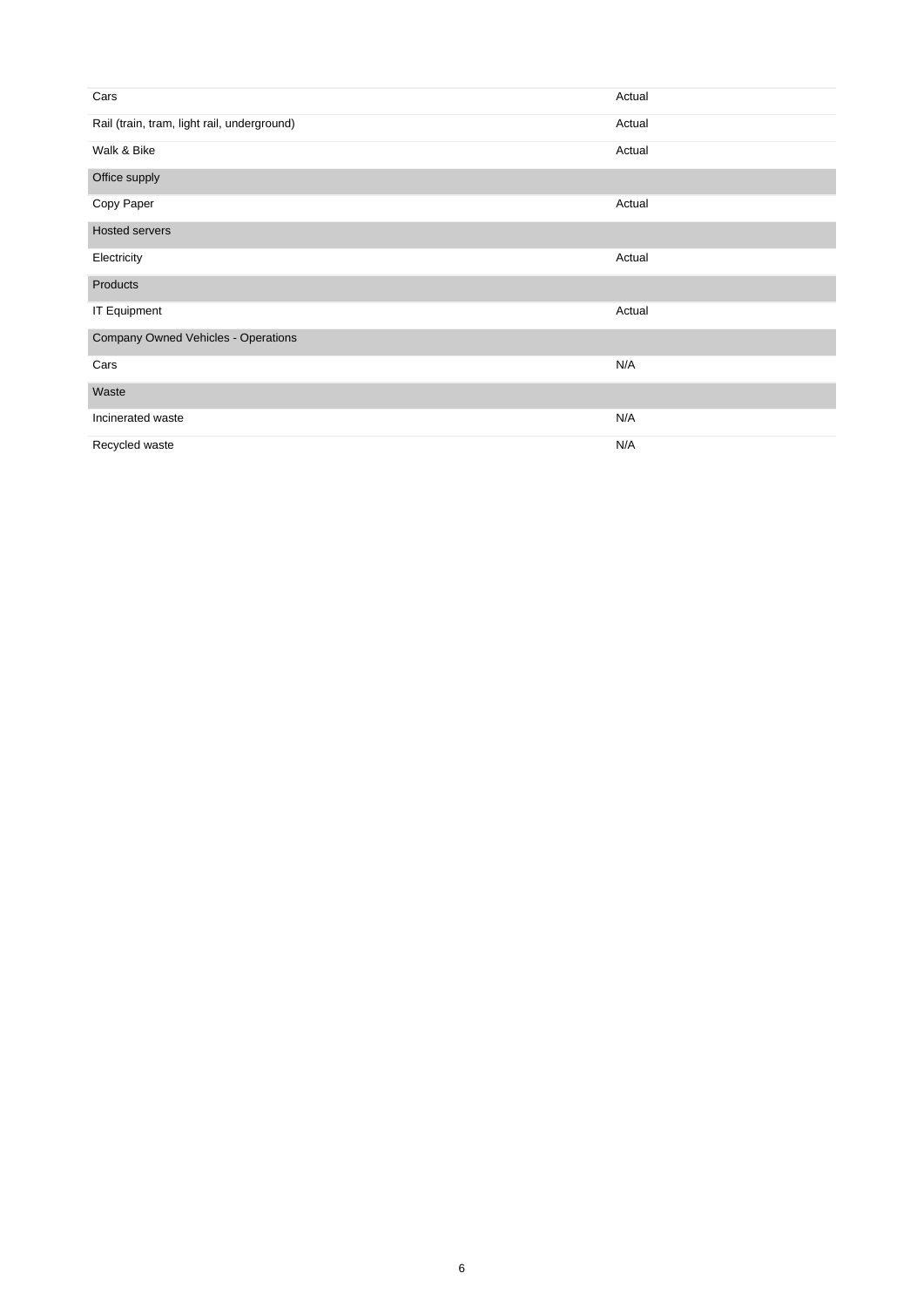# **Assessment Summary for SBAB Gross Overall Emissions (location-based): 525 tCO<sup>2</sup> e Gross Overall Emissions (market-based): 589 tCO<sup>2</sup> e**

#### **Key Performance Indicators**

Absolute GHG emissions will vary over time and often correspond to the expansion or contraction of an organisation. It is useful therefore to use reporting metrics that take these effects into account and monitor relative GHG emissions intensity. A common emissions intensity metric is tonnes of CO<sub>2</sub>e per full time equivalent. This has been calculated, along with other relevant metrics, in the table below:

| Data                               | KPI                                                                         |
|------------------------------------|-----------------------------------------------------------------------------|
| 3,838 Credit volume (MSEK)         | 0.137 tCO <sub>2</sub> e per Credit volume (MSEK) (Location-Based)          |
| 695 Full Time Equivalent Employees | 0.756 tCO <sub>2</sub> e per Full Time Equivalent Employee (Location-Based) |
| 3,838 Credit volume (MSEK)         | 0.154 tCO <sub>2</sub> e per Credit volume (MSEK) (Market-Based)            |
| 695 Full Time Equivalent Employees | 0.848 tCO <sub>2</sub> e per Full Time Equivalent Employee (Market-Based)   |

#### **Summary by Activity (Location-Based, tCO<sub>2</sub>e)**

| <b>By Activity</b>     | tCO <sub>2</sub> e/year | $\frac{9}{6}$ |
|------------------------|-------------------------|---------------|
| Premises               | 56                      | 10.7          |
| Company owned vehicles | 15.5                    | 2.94          |
| <b>Business Travel</b> | 166                     | 31.6          |
| Commuting              | 57.1                    | 10.9          |
| Office supply          | 0.645                   | 0.123         |
| <b>Hosted servers</b>  | 21.5                    | 4.1           |
| Products               | 209                     | 39.7          |
| Total                  | 525                     | 100           |

### **Summary by Activity (Market-Based, tCO<sup>2</sup> e)**



**Summary by WBCSD/WRI Scope (Location-Based, tCO<sup>2</sup> e)**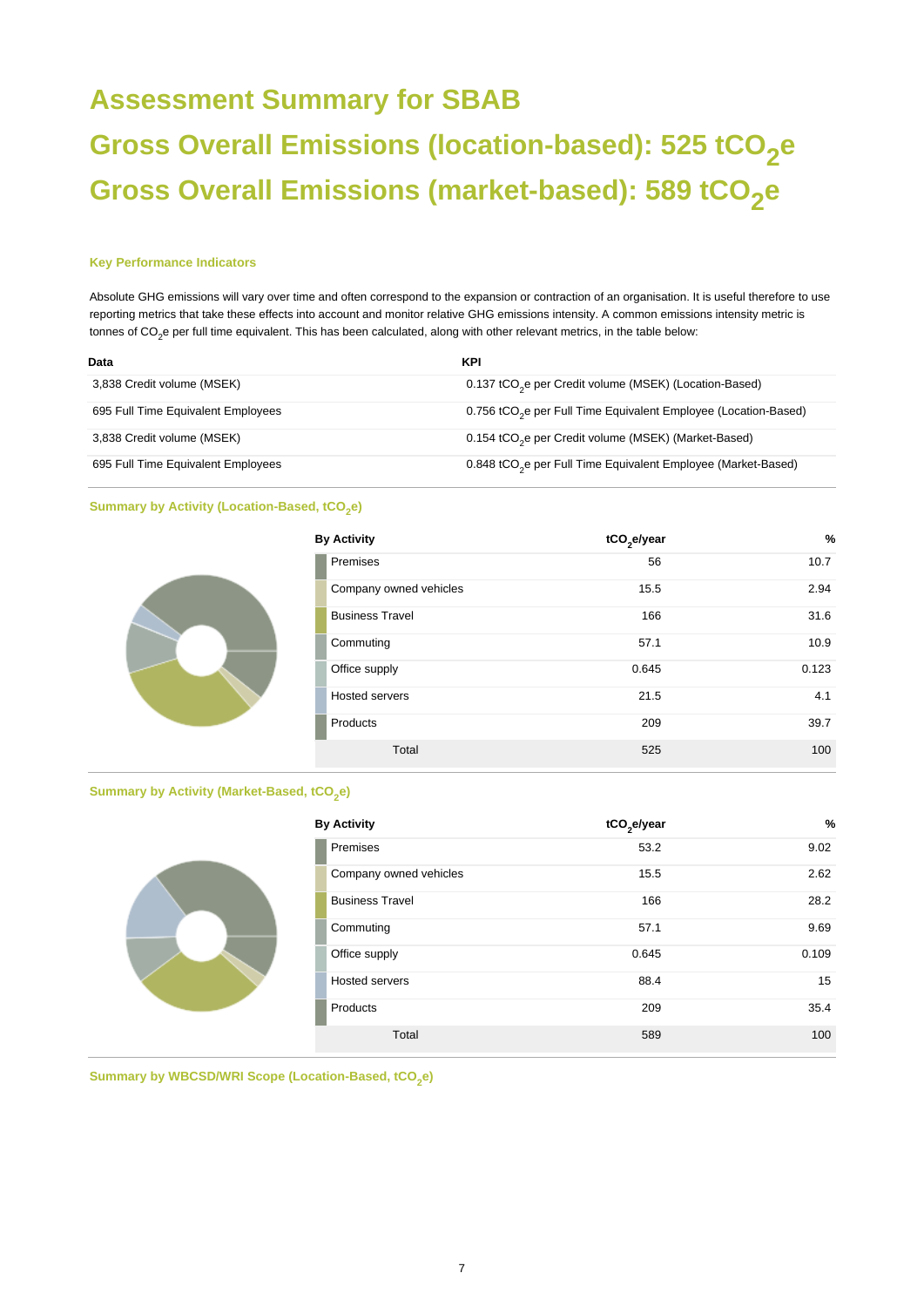| Scope   | tCO <sub>2</sub> e/year | %    |
|---------|-------------------------|------|
| Scope 1 | 13.9                    | 2.64 |
| Scope 2 | 49                      | 9.33 |
| Scope 3 | 462                     | 88   |
| Total   | 525                     | 100  |

#### **Summary by WBCSD/WRI Scope (Market-Based, tCO<sup>2</sup> e)**



| Scope |         | tCO <sub>2</sub> e/year | %    |  |
|-------|---------|-------------------------|------|--|
|       | Scope 1 | 13.9                    | 2.36 |  |
|       | Scope 2 | 39.6                    | 6.72 |  |
|       | Scope 3 | 536                     | 90.9 |  |
|       | Total   | 589                     | 100  |  |

### **Summary by Greenhouse Gas**

| <b>Greenhouse Gas</b> | <b>GWP</b> | tGHG/year | tCO <sub>2</sub> e/year<br>(Location-Based) (Location-Based) | tGHG/year<br>(Market-Based) | tCO <sub>2</sub> e/year<br>(Market-Based) |
|-----------------------|------------|-----------|--------------------------------------------------------------|-----------------------------|-------------------------------------------|
| CO <sub>2</sub>       |            | 258       | 258                                                          | 325                         | 325                                       |
| CH <sub>4</sub>       | 25         | 0.0125    | 0.313                                                        | 0.00537                     | 0.134                                     |
| $N_2$ O               | 298        | 0.00454   | 1.35                                                         | 0.00348                     | 1.04                                      |
| CO <sub>2</sub> e     |            | 266       | 266                                                          | 263                         | 263                                       |
|                       |            | Total     | 525                                                          |                             | 589                                       |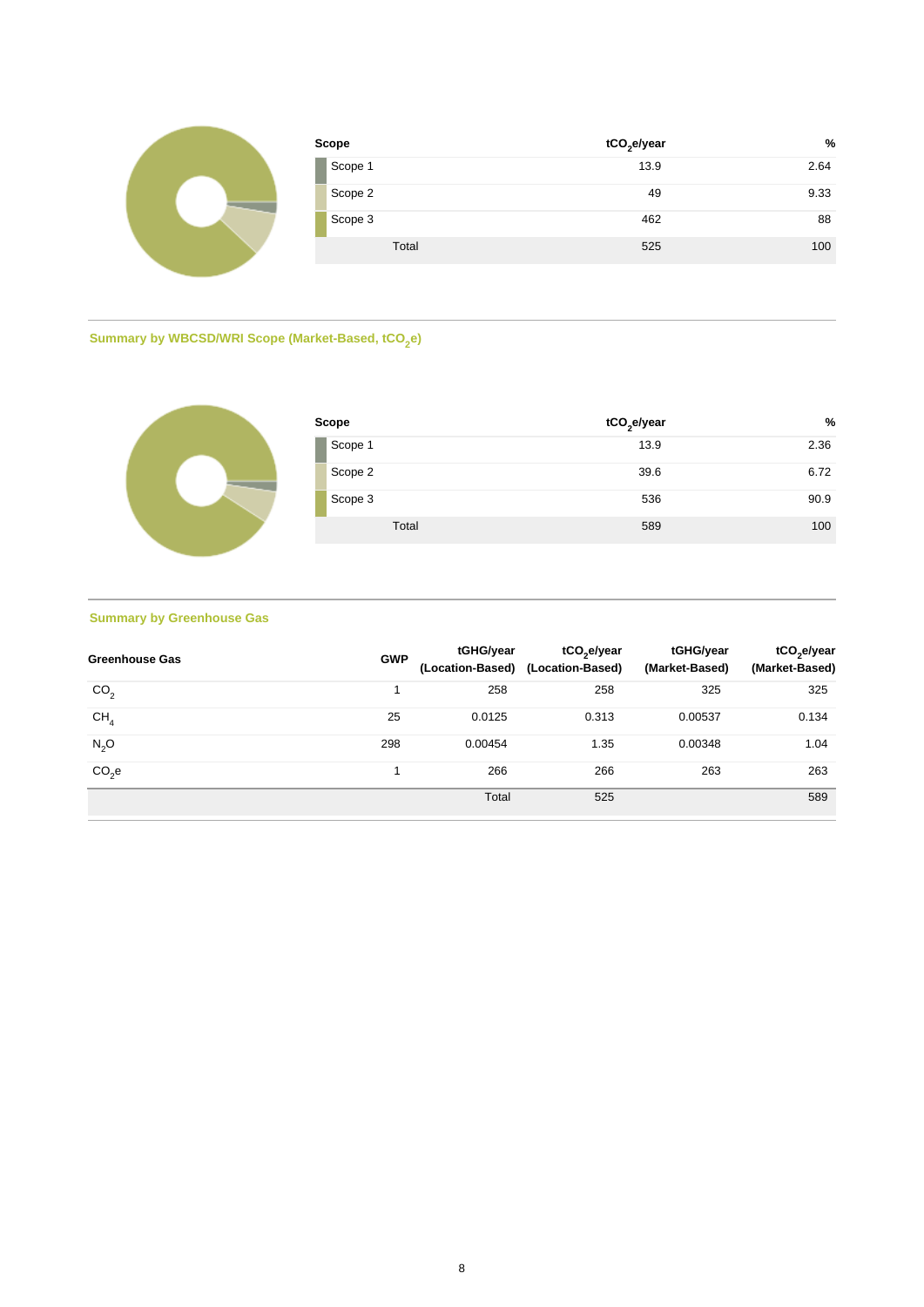# **Summary of Scope 2 Market-Based Method for SBAB**

#### **Energy Consumed and Emissions By Factor Type In Scope 2 Market-Based Method**







| <b>Emission Factor Type</b>                | Energy     |      | <b>Market-Based Emissions</b> |      |  |
|--------------------------------------------|------------|------|-------------------------------|------|--|
|                                            | <b>MWh</b> | %    | tCO <sub>2</sub> e            | %    |  |
| Client-supplied<br>market-based instrument | 1,036      | 57.5 | 2.25                          | 5.68 |  |
| Residual mix factors                       | 54.8       | 3.04 | 13.7                          | 34.7 |  |
| Default location-based<br>factors          | 710        | 39.4 | 23.6                          | 59.6 |  |
| Total                                      | 1,801      | 100  | 39.6                          | 100  |  |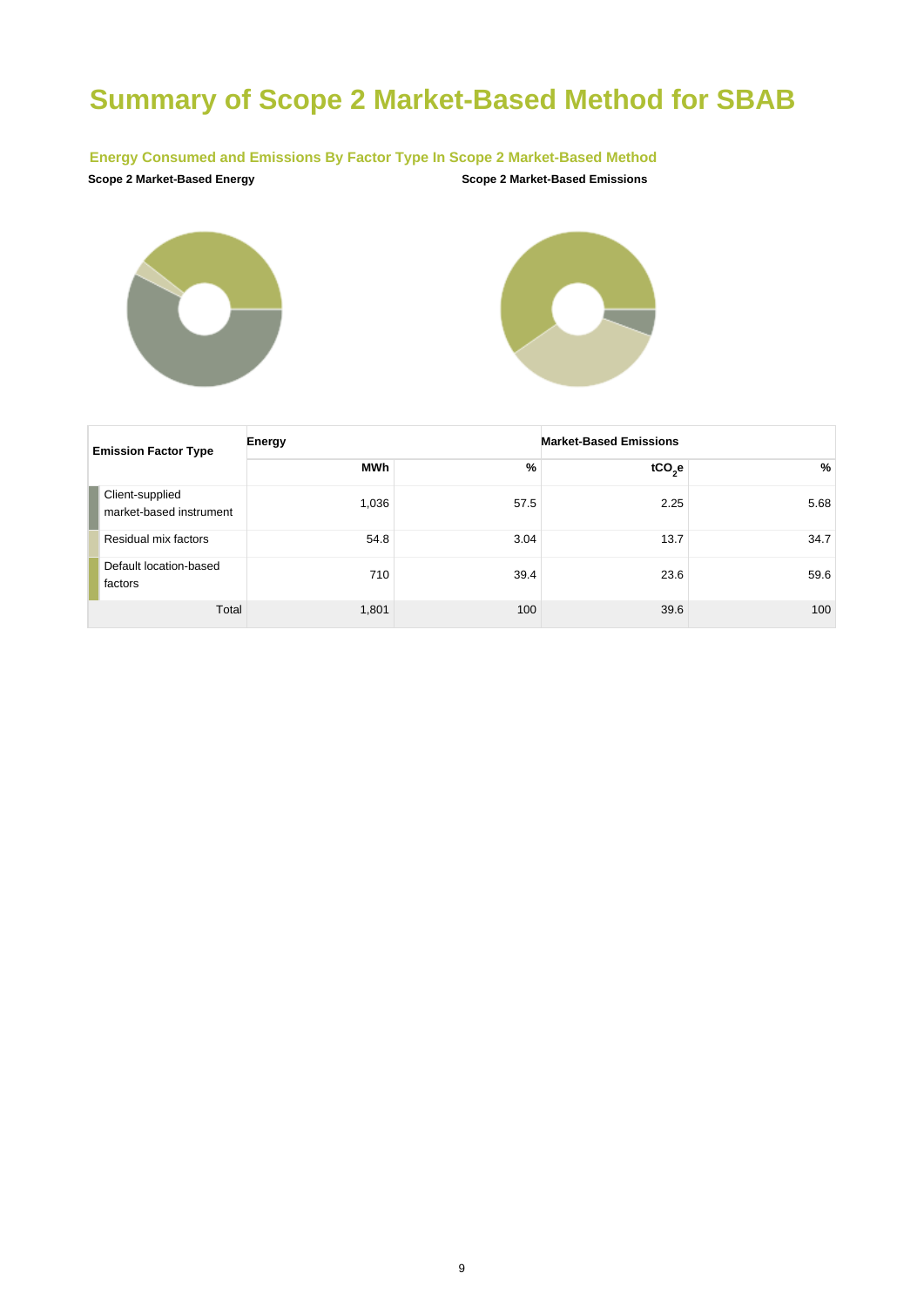### **Detailed Results**

### **Detailed Summary by WBCSD/WRI Scope**

### **Location-Based methodology**

| <b>Source of Emissions</b>                                                          | tCO <sub>2</sub> /yr | tCH <sub>4</sub> /yr | tN <sub>2</sub> O/yr | <b>Total</b><br><b>Emissions</b><br>(tCO <sub>2</sub> e/yr) | %        |
|-------------------------------------------------------------------------------------|----------------------|----------------------|----------------------|-------------------------------------------------------------|----------|
| <b>Scope 1 Total</b>                                                                | 13.8                 | 5.25e-4              | 2.56e-4              | 13.9                                                        | 2.64%    |
| <b>Commuting Total</b>                                                              | 1.59                 | $1.7e-5$             | $2.13e-5$            | 1.59                                                        | 0.304%   |
| Bus and coach                                                                       | 0.808                | 9.33e-6              | $2.01e-5$            | 0.814                                                       | 0.155%   |
| Cars                                                                                | 0.78                 | 7.68e-6              | $1.2e-6$             | 0.78                                                        | 0.149%   |
| Company owned vehicles Total                                                        | 12.2                 | 5.08e-4              | 2.35e-4              | 12.3                                                        | 2.34%    |
| Cars                                                                                | 12.2                 | 5.08e-4              | 2.35e-4              | 12.3                                                        | 2.34%    |
| <b>Scope 2 Total</b>                                                                | 25.1                 | 0.00391              | 5.79e-4              | 49                                                          | 9.33%    |
| <b>Premises Total</b>                                                               | 25.1                 | 0.00391              | 5.79e-4              | 49                                                          | 9.33%    |
| District cooling                                                                    | 0                    | 0                    | 0                    | 0.0616                                                      | 0.0117%  |
| District heating                                                                    | 0                    | $\mathbf 0$          | 0                    | 23.6                                                        | 4.48%    |
| Electricity                                                                         | 25.1                 | 0.00391              | 5.79e-4              | 25.4                                                        | 4.83%    |
| <b>Scope 3 Total</b>                                                                | 219                  | 0.0081               | 0.00371              | 462                                                         | 88%      |
| <b>Business Travel Total</b>                                                        | 152                  | 0.00329              | 0.00226              | 166                                                         | 31.6%    |
| Air travel                                                                          | 118                  | 0.00109              | 0.00188              | 119                                                         | 22.7%    |
| Air travel: Flights, long-haul, average, upstream<br>emissions                      | 0                    | $\mathbf 0$          | 0                    | 4.1                                                         | 0.78%    |
| Air travel: Flights, medium-haul, average, upstream<br>emissions                    | 0                    | $\mathbf 0$          | 0                    | 2.8                                                         | 0.533%   |
| Air travel: Flights, short-haul, upstream emissions                                 | 0                    | 0                    | 0                    | 5.49                                                        | 1.04%    |
| Employee owned cars (unknown fuel)                                                  | 11.6                 | 4.22e-4              | 2.46e-4              | 11.7                                                        | 2.23%    |
| Hotel night stays                                                                   | 19.2                 | 0.00177              | 5.44e-5              | 19.3                                                        | 3.67%    |
| Rail (train, tram, light rail, underground)                                         | 0.0211               | 1.54e-6              | 5.34e-7              | 0.353                                                       | 0.0671%  |
| Rail (train, tram, light rail, underground): Train,<br>national, upstream emissions | 0                    | $\mathbf 0$          | 0                    | 0.00411                                                     | 7.82e-4% |
| Taxi                                                                                | 2.65                 | 2.19e-6              | 7.84e-5              | 2.67                                                        | 0.508%   |
| Taxi: Regular taxi, upstream emissions                                              | 0                    | $\mathbf 0$          | 0                    | 0.638                                                       | 0.121%   |
| <b>Commuting Total</b>                                                              | 44.9                 | 0.00147              | $9.54e-4$            | 55.5                                                        | 10.6%    |
| Bus and coach                                                                       | 4.12                 | 3.96e-5              | 9.44e-5              | 4.15                                                        | 0.791%   |
| Bus and coach: Average bus, upstream emissions                                      | $\mathsf 0$          | 0                    | 0                    | 0.897                                                       | 0.171%   |
| Bus and coach: City bus, upstream emissions                                         | $\mathsf 0$          | 0                    | 0                    | 0.29                                                        | 0.0552%  |
| Cars                                                                                | 40.7                 | 0.00142              | 8.58e-4              | 41                                                          | 7.8%     |
| Cars: Average diesel car, upstream emissions                                        | $\mathsf 0$          | $\mathsf{O}\xspace$  | 0                    | 4.33                                                        | 0.824%   |
| Cars: Average petrol car, upstream emissions                                        | $\mathsf 0$          | 0                    | 0                    | 4.53                                                        | 0.862%   |
| Cars: Average petrol hybrid car, upstream emissions                                 | $\mathsf 0$          | 0                    | 0                    | 0.196                                                       | 0.0373%  |
| Cars: Electricity - transmission & distribution losses<br>(MCR)                     | 0.00117              | 1.82e-7              | 2.7e-8               | 0.00118                                                     | 2.26e-4% |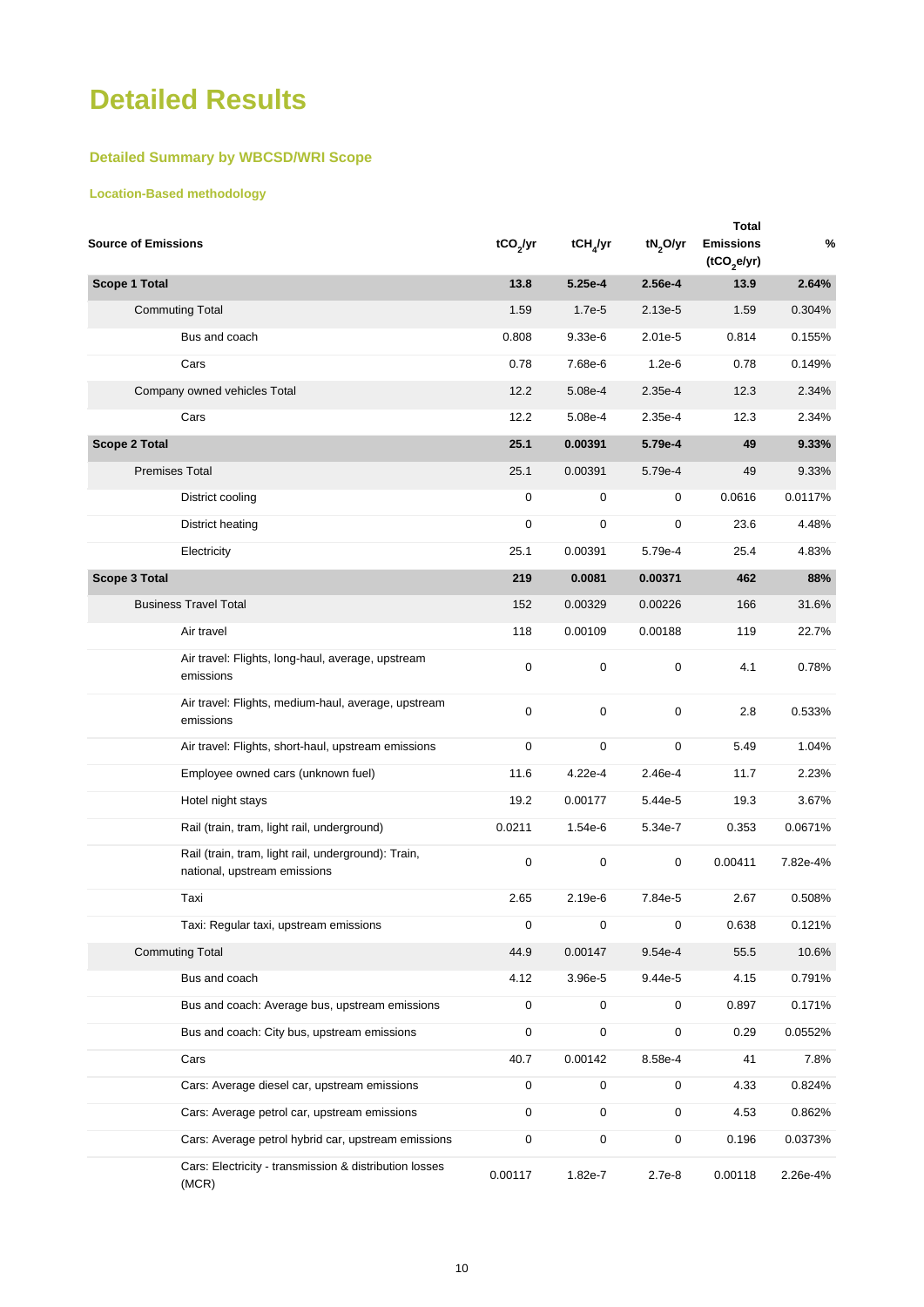|                       | Rail (train, tram, light rail, underground)                                              | 0                   | 0                   | 0                | 0.00476 | 9.06e-4% |
|-----------------------|------------------------------------------------------------------------------------------|---------------------|---------------------|------------------|---------|----------|
|                       | Rail (train, tram, light rail, underground): Light rail,<br>upstream emissions           | 0.118               | 7.96e-6             | $1.04e-6$        | 0.118   | 0.0225%  |
|                       | Rail (train, tram, light rail, underground):<br>Underground, upstream emissions          | 0.0096              | 6.53e-7             | 8.48e-8          | 0.00964 | 0.00184% |
|                       | Walk & Bike                                                                              | 0                   | 0                   | 0                | 0       | $0\%$    |
|                       | Company owned vehicles Total                                                             | $\pmb{0}$           | $\mathbf 0$         | 0                | 3.17    | 0.603%   |
|                       | Cars: Average diesel car, upstream emissions                                             | 0                   | 0                   | 0                | 1.24    | 0.235%   |
|                       | Cars: Average petrol car, upstream emissions                                             | 0                   | 0                   | 0                | 1.93    | 0.367%   |
|                       | <b>Hosted servers Total</b>                                                              | 19.9                | 0.00309             | 4.58e-4          | 21.5    | 4.1%     |
|                       | Electricity                                                                              | 18.6                | 0.0029              | 4.3e-4           | 18.8    | 3.59%    |
|                       | Electricity: Electricity - transmission & distribution<br>losses (MCR)                   | 1.23                | 1.91e-4             | 2.83e-5          | 1.24    | 0.236%   |
|                       | Electricity: Electricity grid, T&D losses, upstream<br>emissions                         | 0                   | 0                   | 0                | 0.0829  | 0.0158%  |
|                       | Electricity: Electricity grid, generated, upstream<br>emissions                          | $\mathbf 0$         | 0                   | 0                | 1.39    | 0.264%   |
|                       | Office supply Total                                                                      | 0.645               | 0                   | $\mathbf 0$      | 0.645   | 0.123%   |
|                       | Copy Paper                                                                               | 0.645               | 0                   | 0                | 0.645   | 0.123%   |
| <b>Premises Total</b> |                                                                                          | 1.66                | 2.57e-4             | 3.81e-5          | 6.96    | 1.32%    |
|                       | District heating: District Heating (Stockholm,<br>Sweden), upstream emissions            | 0                   | 0                   | 0                | 0.313   | 0.0597%  |
|                       | District heating: District Heating, Karlstads Energi<br>AB, Karlstad, upstream emissions | 0                   | 0                   | 0                | 2.02    | 0.385%   |
|                       | District heating: District heating (EON -<br>Malmö-Burlöv, Sweden), upstream emissions   | $\pmb{0}$           | 0                   | 0                | 0.413   | 0.0786%  |
|                       | District heating: District heating (Göteborg Energi)<br>Bra Miljöval, upstream emissions | $\mathbf 0$         | 0                   | 0                | 0.054   | 0.0103%  |
|                       | Electricity: Electricity - transmission & distribution<br>losses (MCR)                   | 1.65                | 2.57e-4             | 3.81e-5          | 1.67    | 0.318%   |
|                       | Electricity: Electricity grid, T&D losses, upstream<br>emissions                         | $\pmb{0}$           | 0                   | 0                | 0.112   | 0.0213%  |
|                       | Electricity: Electricity grid, generated, upstream<br>emissions                          | $\pmb{0}$           | $\mathsf 0$         | $\pmb{0}$        | 1.87    | 0.356%   |
|                       | Incinerated waste                                                                        | 0.00906             | 0                   | 0                | 0.161   | 0.0306%  |
|                       | Recycled waste                                                                           | $\pmb{0}$           | $\mathsf{O}\xspace$ | $\pmb{0}$        | 0       | 0%       |
|                       | Water supply                                                                             | 0                   | $\mathsf{O}\xspace$ | 0                | 0.343   | 0.0653%  |
| <b>Products Total</b> |                                                                                          | $\pmb{0}$           | $\boldsymbol{0}$    | $\boldsymbol{0}$ | 209     | 39.7%    |
|                       | <b>IT Equipment</b>                                                                      | 0                   | $\mathsf{O}\xspace$ | 0                | 209     | 39.7%    |
|                       |                                                                                          | <b>Total</b><br>258 | 0.0125              | 0.00454          | 525     | 100%     |

#### **Market-Based methodology**

| <b>Source of Emissions</b> | tCO <sub>2</sub> /yr | tCH,/yr   | tN <sub>2</sub> O/yr | <b>Total</b><br><b>Emissions</b><br>(tCO, e/yr) | %     |
|----------------------------|----------------------|-----------|----------------------|-------------------------------------------------|-------|
| <b>Scope 1 Total</b>       | 13.8                 | $5.25e-4$ | 2.56e-4              | 13.9                                            | 2.36% |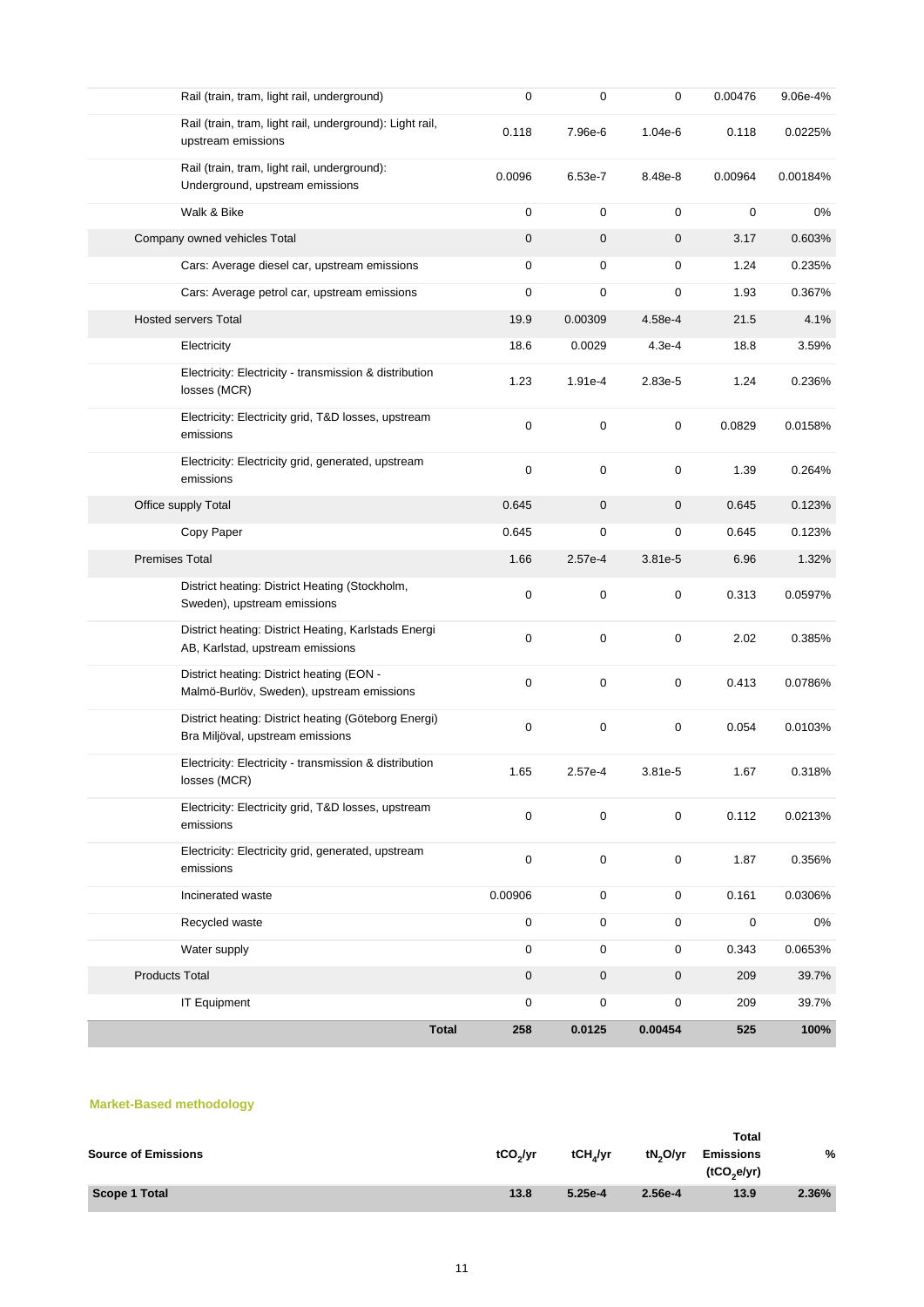| <b>Commuting Total</b>       |                                                                                     | 1.59        | $1.7e-5$            | 2.13e-5   | 1.59    | 0.271%   |
|------------------------------|-------------------------------------------------------------------------------------|-------------|---------------------|-----------|---------|----------|
| Bus and coach                |                                                                                     | 0.808       | $9.33e-6$           | $2.01e-5$ | 0.814   | 0.138%   |
| Cars                         |                                                                                     | 0.78        | 7.68e-6             | $1.2e-6$  | 0.78    | 0.132%   |
| Company owned vehicles Total |                                                                                     | 12.2        | 5.08e-4             | 2.35e-4   | 12.3    | 2.09%    |
| Cars                         |                                                                                     | 12.2        | 5.08e-4             | 2.35e-4   | 12.3    | 2.09%    |
| <b>Scope 2 Total</b>         |                                                                                     | 16          | $\mathbf{0}$        | $\bf{0}$  | 39.6    | 6.72%    |
| <b>Premises Total</b>        |                                                                                     | 16          | $\mathbf 0$         | 0         | 39.6    | 6.72%    |
| District cooling             |                                                                                     | 0           | 0                   | 0         | 0.0616  | 0.0104%  |
| District heating             |                                                                                     | 0           | 0                   | 0         | 23.6    | 4%       |
| Electricity                  |                                                                                     | 16          | $\mathbf 0$         | 0         | 16      | 2.71%    |
| <b>Scope 3 Total</b>         |                                                                                     | 295         | 0.00484             | 0.00322   | 536     | 90.9%    |
| <b>Business Travel Total</b> |                                                                                     | 152         | 0.00329             | 0.00226   | 166     | 28.2%    |
| Air travel                   |                                                                                     | 118         | 0.00109             | 0.00188   | 119     | 20.2%    |
| emissions                    | Air travel: Flights, long-haul, average, upstream                                   | $\mathbf 0$ | $\mathbf 0$         | 0         | 4.1     | 0.695%   |
| emissions                    | Air travel: Flights, medium-haul, average, upstream                                 | $\mathbf 0$ | $\mathbf 0$         | 0         | 2.8     | 0.475%   |
|                              | Air travel: Flights, short-haul, upstream emissions                                 | 0           | 0                   | 0         | 5.49    | 0.931%   |
|                              | Employee owned cars (unknown fuel)                                                  | 11.6        | 4.22e-4             | 2.46e-4   | 11.7    | 1.98%    |
| Hotel night stays            |                                                                                     | 19.2        | 0.00177             | 5.44e-5   | 19.3    | 3.27%    |
|                              | Rail (train, tram, light rail, underground)                                         | 0.0211      | 1.54e-6             | 5.34e-7   | 0.353   | 0.0598%  |
|                              | Rail (train, tram, light rail, underground): Train,<br>national, upstream emissions | 0           | $\mathbf 0$         | 0         | 0.00411 | 6.97e-4% |
| Taxi                         |                                                                                     | 2.65        | 2.19e-6             | 7.84e-5   | 2.67    | 0.453%   |
|                              | Taxi: Regular taxi, upstream emissions                                              | 0           | 0                   | 0         | 0.638   | 0.108%   |
| <b>Commuting Total</b>       |                                                                                     | 44.9        | 0.00147             | $9.54e-4$ | 55.5    | 9.42%    |
| Bus and coach                |                                                                                     | 4.12        | 3.96e-5             | 9.44e-5   | 4.15    | 0.705%   |
|                              | Bus and coach: Average bus, upstream emissions                                      | 0           | 0                   | 0         | 0.897   | 0.152%   |
|                              | Bus and coach: City bus, upstream emissions                                         | 0           | $\mathbf 0$         | 0         | 0.29    | 0.0492%  |
| Cars                         |                                                                                     | 40.7        | 0.00142             | 8.58e-4   | 41      | 6.95%    |
|                              | Cars: Average diesel car, upstream emissions                                        | 0           | 0                   | 0         | 4.33    | 0.734%   |
|                              | Cars: Average petrol car, upstream emissions                                        | 0           | 0                   | 0         | 4.53    | 0.768%   |
|                              | Cars: Average petrol hybrid car, upstream emissions                                 | 0           | 0                   | 0         | 0.196   | 0.0333%  |
| (MCR)                        | Cars: Electricity - transmission & distribution losses                              | 0.00117     | 1.82e-7             | 2.7e-8    | 0.00118 | 2.01e-4% |
|                              | Rail (train, tram, light rail, underground)                                         | 0           | $\mathsf{O}\xspace$ | 0         | 0.00476 | 8.08e-4% |
| upstream emissions           | Rail (train, tram, light rail, underground): Light rail,                            | 0.118       | 7.96e-6             | $1.04e-6$ | 0.118   | 0.0201%  |
|                              | Rail (train, tram, light rail, underground):<br>Underground, upstream emissions     | 0.0096      | 6.53e-7             | 8.48e-8   | 0.00964 | 0.00164% |
| Walk & Bike                  |                                                                                     | 0           | 0                   | 0         | 0       | 0%       |
| Company owned vehicles Total |                                                                                     | $\pmb{0}$   | 0                   | 0         | 3.17    | 0.537%   |
|                              | Cars: Average diesel car, upstream emissions                                        | 0           | 0                   | 0         | 1.24    | 0.21%    |
|                              | Cars: Average petrol car, upstream emissions                                        | 0           | 0                   | 0         | 1.93    | 0.328%   |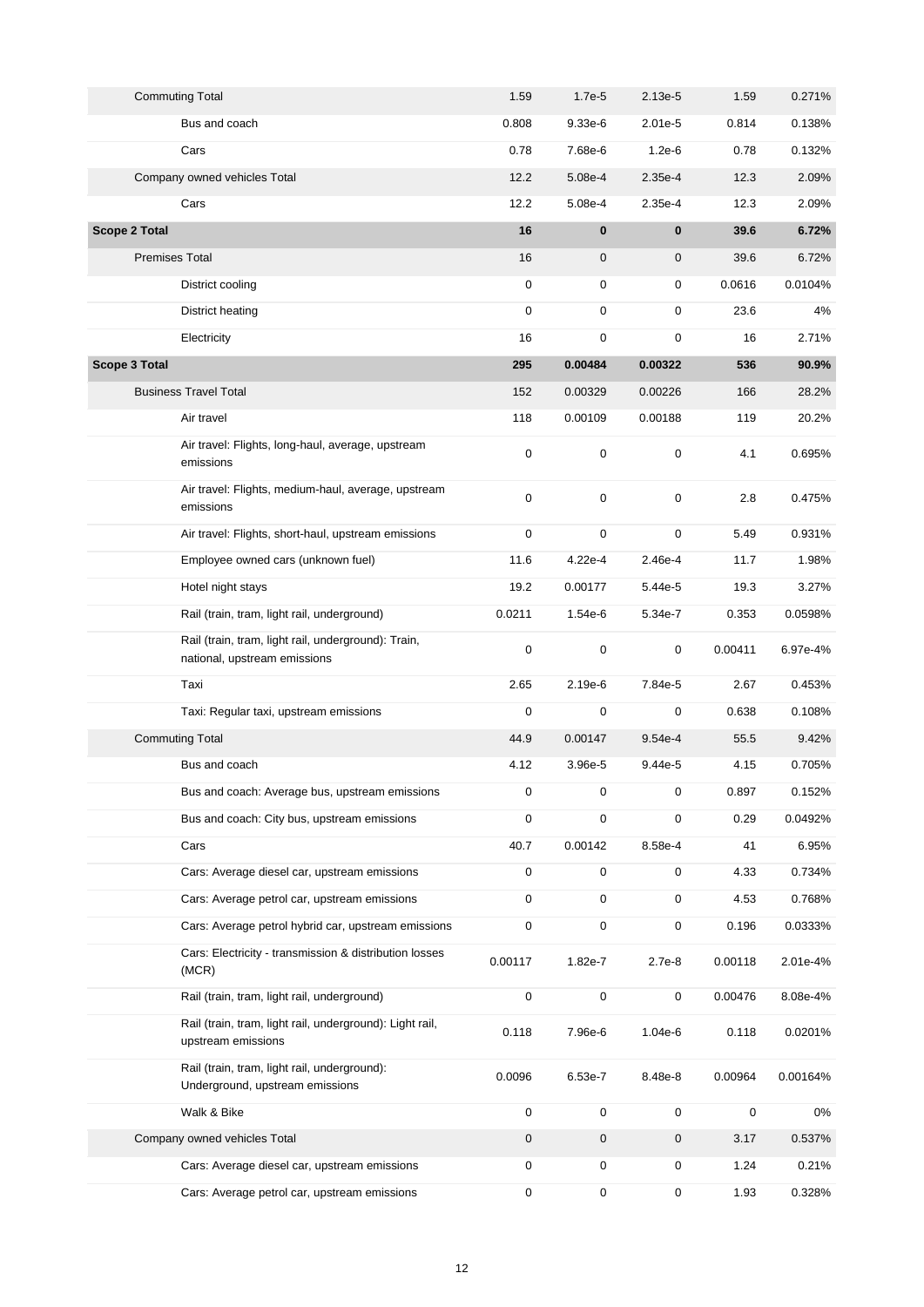|                       |                                                                                          | <b>Total</b><br>325 | 0.00537     | 0.00348     | 589         | 100%     |
|-----------------------|------------------------------------------------------------------------------------------|---------------------|-------------|-------------|-------------|----------|
|                       | <b>IT Equipment</b>                                                                      | $\mathbf 0$         | 0           | 0           | 209         | 35.4%    |
| <b>Products Total</b> |                                                                                          | $\mathbf 0$         | $\mathbf 0$ | $\mathbf 0$ | 209         | 35.4%    |
|                       | Water supply                                                                             | 0                   | 0           | 0           | 0.343       | 0.0582%  |
|                       | Recycled waste                                                                           | $\mathbf 0$         | $\mathbf 0$ | 0           | $\mathbf 0$ | 0%       |
|                       | Incinerated waste                                                                        | 0.00906             | $\mathbf 0$ | 0           | 0.161       | 0.0273%  |
|                       | Electricity: MBI Upstream Emissions                                                      | 10.1                | $\mathbf 0$ | 0           | 10.1        | 1.71%    |
|                       | Electricity: Electricity grid, generated, upstream<br>emissions                          | $\mathbf 0$         | $\mathbf 0$ | 0           | 0.0938      | 0.0159%  |
|                       | Electricity: Electricity grid, T&D losses, upstream<br>emissions                         | $\mathbf 0$         | $\mathbf 0$ | 0           | 0.00561     | 9.52e-4% |
|                       | Electricity: Electricity - transmission & distribution<br>losses (MCR)                   | 0.083               | 1.29e-5     | 1.91e-6     | 0.0839      | 0.0142%  |
|                       | District heating: District heating (Göteborg Energi)<br>Bra Miljöval, upstream emissions | 0                   | $\pmb{0}$   | 0           | 0.054       | 0.00916% |
|                       | District heating: District heating (EON -<br>Malmö-Burlöv, Sweden), upstream emissions   | $\mathbf 0$         | $\mathbf 0$ | 0           | 0.413       | 0.07%    |
|                       | District heating: District Heating, Karlstads Energi<br>AB, Karlstad, upstream emissions | $\pmb{0}$           | $\mathbf 0$ | 0           | 2.02        | 0.343%   |
|                       | District heating: District Heating (Stockholm,<br>Sweden), upstream emissions            | $\mathbf 0$         | $\pmb{0}$   | 0           | 0.313       | 0.0532%  |
| <b>Premises Total</b> |                                                                                          | 10.2                | 1.29e-5     | 1.91e-6     | 13.6        | 2.3%     |
|                       | Copy Paper                                                                               | 0.645               | 0           | $\mathbf 0$ | 0.645       | 0.109%   |
|                       | Office supply Total                                                                      | 0.645               | 0           | 0           | 0.645       | 0.109%   |
|                       | Electricity: MBI Upstream Emissions                                                      | 5.01                | 0           | 0           | 5.01        | 0.849%   |
|                       | Electricity: Electricity grid, generated, upstream<br>emissions                          | $\mathbf 0$         | $\mathbf 0$ | 0           | 0.562       | 0.0953%  |
|                       | Electricity: Electricity grid, T&D losses, upstream<br>emissions                         | $\mathbf 0$         | $\pmb{0}$   | 0           | 0.0336      | 0.0057%  |
|                       | Electricity: Electricity - transmission & distribution<br>losses (MCR)                   | 0.497               | 7.73e-5     | 1.15e-5     | 0.502       | 0.0852%  |
|                       | Electricity                                                                              | 82.2                | 0           | 0           | 82.2        | 14%      |
|                       | <b>Hosted servers Total</b>                                                              | 87.8                | 7.73e-5     | 1.15e-5     | 88.4        | 15%      |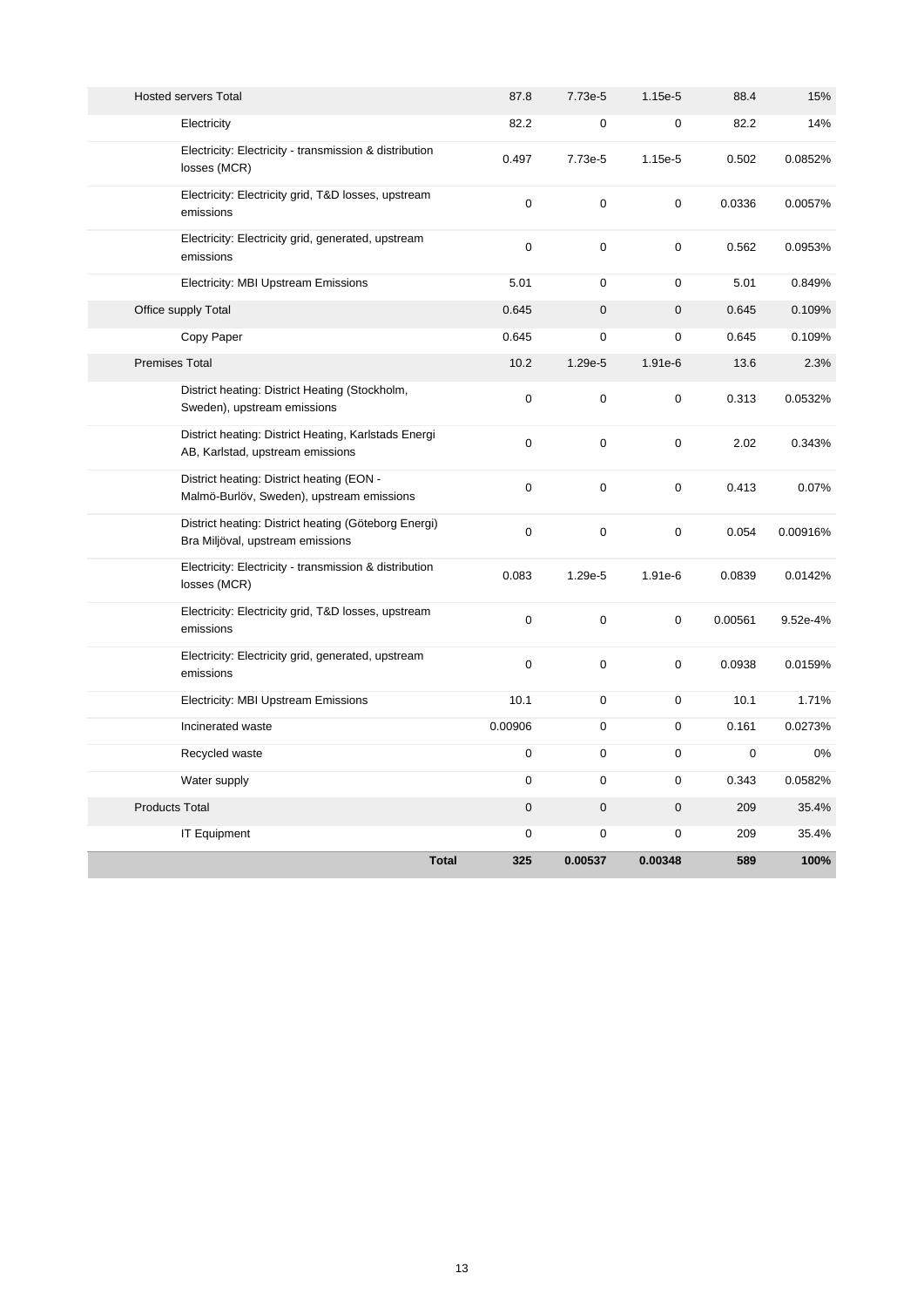# **Summary by Company Unit**

### **Location-Based methodology**

| <b>Assessment</b>   | 2018                                           |                                                               | 2019                 |                                          |
|---------------------|------------------------------------------------|---------------------------------------------------------------|----------------------|------------------------------------------|
| <b>Company Unit</b> | <b>Total Emissions</b><br>(tCO <sub>2</sub> e) | Emissions per FTE Total Emissions<br>(tCO <sub>2</sub> e/FTE) | (tCO <sub>2</sub> e) | <b>Emissions per FTE</b><br>(tCO, e/FTE) |
| <b>SBAB</b>         | 210                                            | 0.365                                                         | 525                  | 0.756                                    |
| Göteborg            | 0.864                                          |                                                               | 2.25                 |                                          |
| Karlstad            | 35.1                                           |                                                               | 66.9                 | $\overline{\phantom{a}}$                 |
| Malmö               | 4.22                                           |                                                               | 6.37                 | $\overline{\phantom{a}}$                 |
| Stockholm           | 13.6                                           |                                                               | 31.7                 | $\overline{\phantom{a}}$                 |
| Booli               | n/a                                            |                                                               | 8.62                 | $\overline{\phantom{a}}$                 |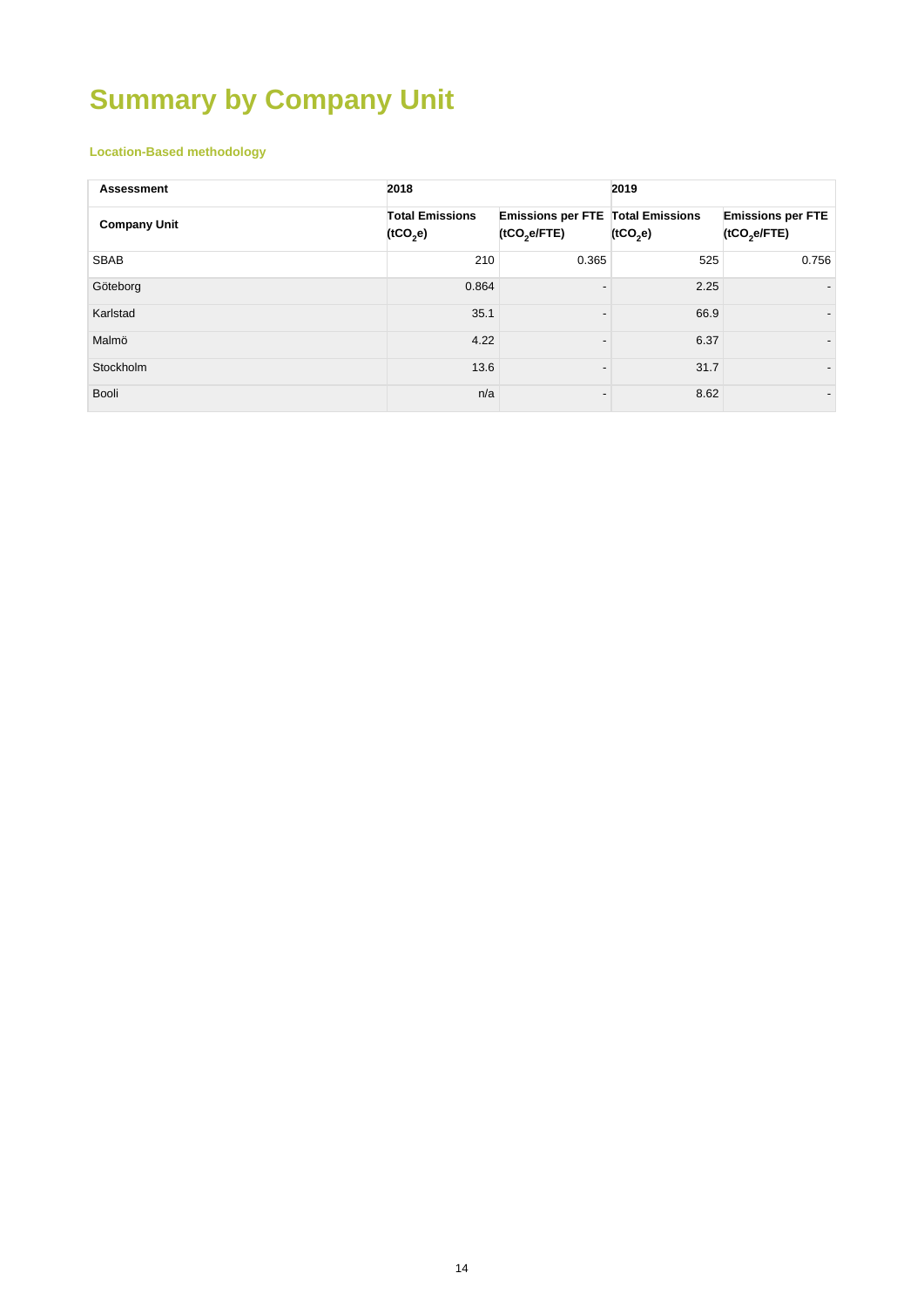### **Market-Based methodology**

| <b>Assessment</b>   | 2018                                           |                                                               | 2019    |                                          |
|---------------------|------------------------------------------------|---------------------------------------------------------------|---------|------------------------------------------|
| <b>Company Unit</b> | <b>Total Emissions</b><br>(tCO <sub>2</sub> e) | Emissions per FTE Total Emissions<br>(tCO <sub>2</sub> e/FTE) | (1CO,e) | <b>Emissions per FTE</b><br>(tCO, e/FTE) |
| <b>SBAB</b>         | 193                                            | 0.337                                                         | 589     | 0.848                                    |
| Göteborg            | 0.65                                           |                                                               | 2.05    | $\overline{\phantom{a}}$                 |
| Karlstad            | 27                                             |                                                               | 58.5    | $\overline{\phantom{a}}$                 |
| Malmö               | 4.03                                           |                                                               | 6.2     |                                          |
| Stockholm           | 5.66                                           |                                                               | 25.2    | $\overline{\phantom{a}}$                 |
| Booli               | n/a                                            |                                                               | 21.1    |                                          |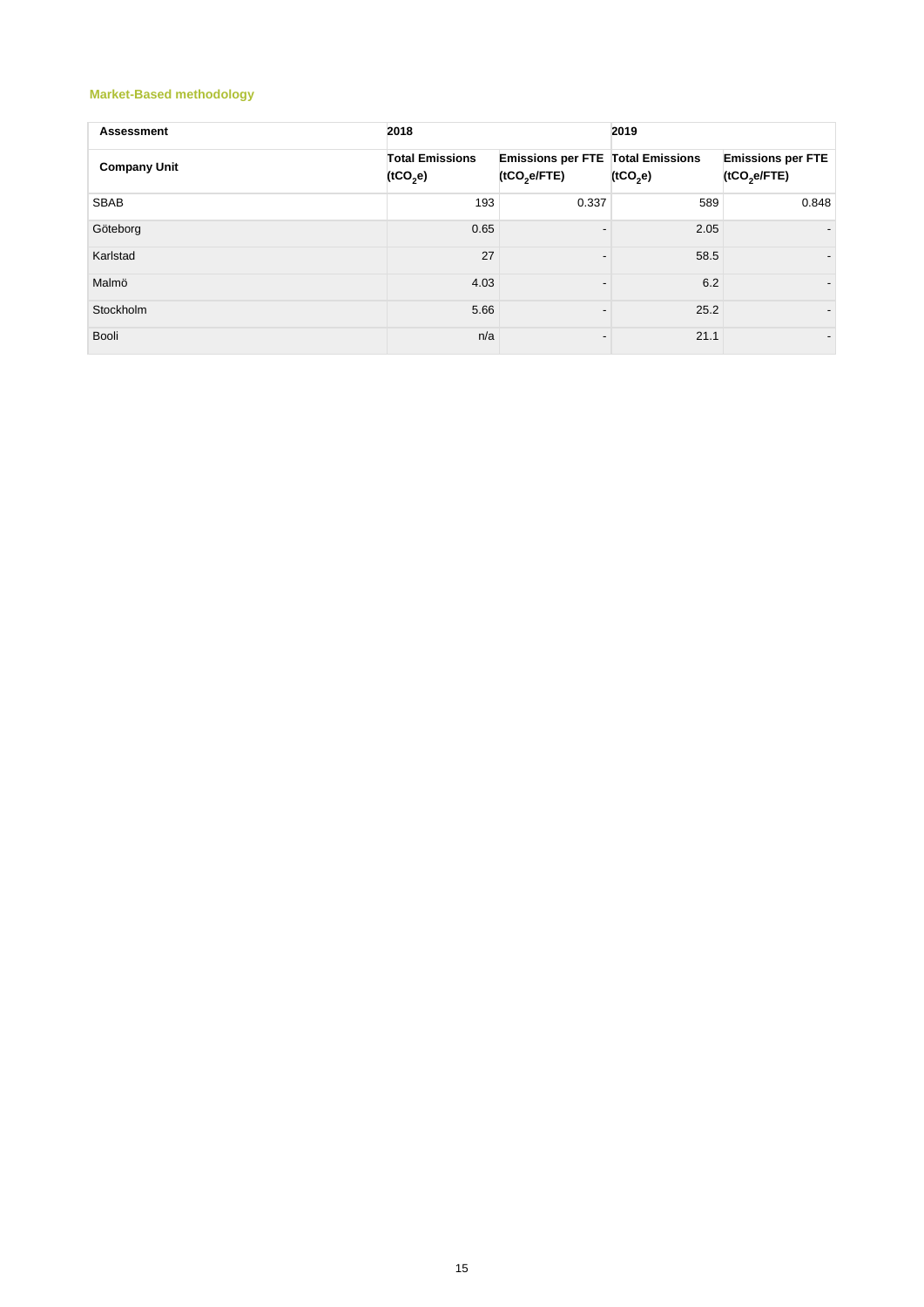# **Annual Activity Data**

| <b>Source of Emissions</b>                  | Value     | Unit    |
|---------------------------------------------|-----------|---------|
| <b>Business Travel</b>                      |           |         |
| Air travel                                  |           |         |
| Long-haul, average class (RFI 2)            | 191,284   | pass.km |
| Medium-haul, average class (RFI 2)          | 161,606   | pass.km |
| Short-haul (RFI 2)                          | 196,668   | pass.km |
| Employee owned cars (unknown fuel)          |           |         |
| Average car (unknown fuel)                  | 66,014    | km      |
| Hotel night stays                           |           |         |
| Hotel night stays                           | 1,293     | night   |
| Rail (train, tram, light rail, underground) |           |         |
| Swedish rail                                | 1,325,345 | pass.km |
| Train, national                             | 482       | pass.km |
| Taxi                                        |           |         |
| Average taxi                                | 12,695    | km      |
| <b>Commuting</b>                            |           |         |
| Bus and coach                               |           |         |
| Average bus                                 | 35,872    | pass.km |
| City bus                                    | 14,763    | pass.km |
| Cars                                        |           |         |
| Average LPG car                             | 9,600     | km      |
| Average battery electric car                | 5,408     | km      |
| Average car (unknown fuel)                  | 23,498    | km      |
| Average diesel car                          | 104,672   | km      |
| Average hybrid car                          | 6,720     | km      |
| Average petrol car                          | 92,214    | km      |
| Rail (train, tram, light rail, underground) |           |         |
| Light rail/Tram                             | 101,513   | pass.km |
| Swedish rail                                | 28,000    | pass.km |
| Underground/Subway                          | 9,056     | pass.km |
| Walk & Bike                                 |           |         |
| <b>Bicycle</b>                              | 90,912    | km      |
| <b>Company owned vehicles</b>               |           |         |
| Cars                                        |           |         |
| Average diesel car                          | 29,897    | km      |
| Average petrol car                          | 39,308    | km      |
| <b>Hosted servers</b>                       |           |         |
| Electricity                                 |           |         |
| Electricity consumption (Nordic Market)     | 809,415   | kWh     |
| <b>Office supply</b>                        |           |         |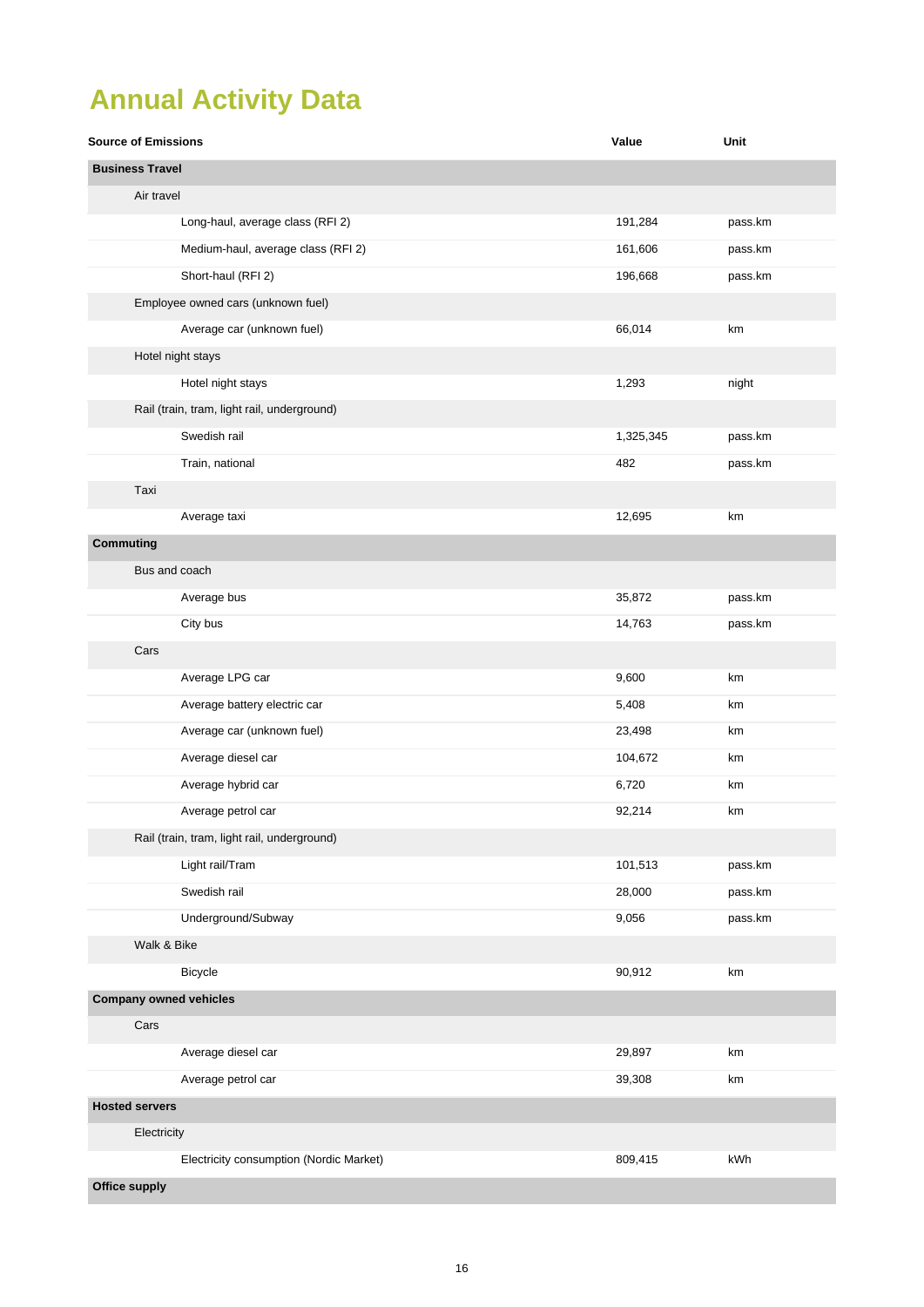| Copy Paper          |                                                                                |           |     |
|---------------------|--------------------------------------------------------------------------------|-----------|-----|
|                     | Copy paper (Sweden)                                                            | 3,132     | kg  |
| <b>Premises</b>     |                                                                                |           |     |
| District cooling    |                                                                                |           |     |
|                     | District cooling (Solna/Sundbyberg, Norrenergi)                                | 61,567    | kWh |
|                     | District cooling (Stockholm, Fortum)                                           | 18,952    | kWh |
| District heating    |                                                                                |           |     |
|                     | District Heating (Stockholm), Sweden                                           | 52,242    | kWh |
|                     | District Heating, Göteborg Energi AB, Bra Miljöval, Göteborg, Partille och Ale | 9         | MWh |
|                     | District Heating, Karlstads Energi AB, Karlstad                                | 382,006   | kWh |
|                     | District heating EON Malmö-Burlöv                                              | 25,643    | kWh |
|                     | District heating, Solna/Sundbyberg (Norrenergi)                                | 160,828   | kWh |
| Electricity         |                                                                                |           |     |
|                     | Electricity consumption (Nordic Market)                                        | 1,090,790 | kWh |
| Incinerated waste   |                                                                                |           |     |
|                     | Combusted waste, energy recovery, WEEE, mixed                                  | 1,007     | kg  |
|                     | Combusted waste, energy recovery, WEEE, small                                  | 3         | kg  |
|                     | Combusted waste, energy recovery, average plastics                             | 884       | kg  |
|                     | Combusted waste, energy recovery, board                                        | 1,019     | kg  |
|                     | Combusted waste, energy recovery, glass                                        | 2,016     | kg  |
|                     | Combusted waste, energy recovery, mixed cans                                   | 19        | kg  |
|                     | Combusted waste, energy recovery, mixed paper and board                        | 520       | kg  |
|                     | Combusted waste, energy recovery, municipal waste, average                     | 1,290     | kg  |
|                     | Combusted waste, energy recovery, paper                                        | 50        | kg  |
|                     | Combusted waste, energy recovery, scrap metal                                  | 108       | kg  |
|                     | Combusted waste, energy recovery, wood                                         | 195       | kg  |
|                     | Waste, incinerated (heat recovery), MSW                                        | 2,853     | kg  |
|                     | Waste, incinerated (no heat recovery), MSW                                     | 40        | kg  |
| Recycled waste      |                                                                                |           |     |
|                     | Waste, recycled                                                                | 10,014    | kg  |
| Water supply        |                                                                                |           |     |
| Water supply        |                                                                                | 3,432     | m3  |
| <b>Products</b>     |                                                                                |           |     |
| <b>IT Equipment</b> |                                                                                |           |     |
|                     | Total CO2e emissions                                                           | 208,535   | kg  |